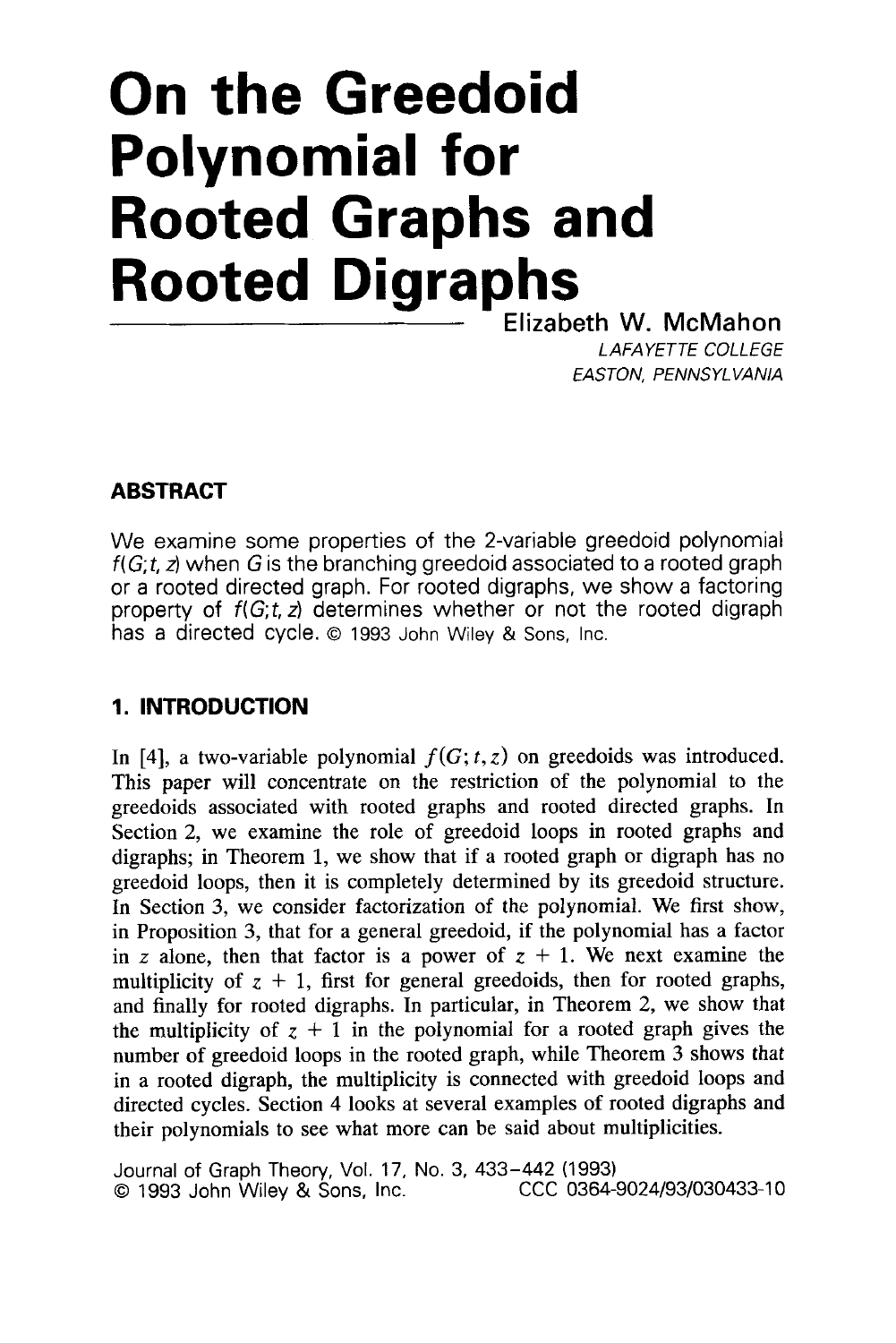We begin with some definitions. A *greedoid*  $G = (E, r)$  consists of a We begin with some definitions. A *greedoid*  $G = (E, r)$  consists of a ground set *E*, along with a rank function  $r: 2^E \rightarrow N \cup \{0\}$ , such that for any  $A, B \subseteq E$  and any  $x, y \in E$ ,<br>R1.  $r(A) \le |A|$ we begin with a<br>bund set E, alon<br>y A, B  $\subseteq$  E and<br>R1.  $r(A) \le |A|$ <br>R2. If  $A \subset R$ , then giangle set *E*, along with a rank function  $A, B \subseteq E$  and any  $x, y \in E$ ,<br>
R1.  $r(A) \le |A|$ <br>
R2. If  $A \subseteq B$ , then  $r(A) \le r(B)$ <br>
R3. If  $r(A) = r(A \cup \{x\}) = r(A)$ 

R3. If  $r(A) = r(A \cup \{x\}) = r(A \cup \{y\})$ , then  $r(A) = r(A \cup \{x, y\})$ .

A subset *F* of E is called *feasible* if  $r(F) = |F|$ ; in fact, a greedoid can also be defined by specifying the collection of feasible sets *F* and then defining the rank function by  $r(A) = \max\{|F|: F \subseteq A, F \in F\}$ . For more information on greedoids, see [2]. Greedoids were introduced by Korte and Lovasz in a number of papers; see, for example, [5].

We now define the polynomial  $f(G; t, z)$  (or  $f(G)$  for short) by:  $f(G)$  =  $\sum_{A \subset E} t^{r(G)-r(A)} z^{|A|-r(A)}$ . This polynomial is a generalization of the (coranknullity version of the) Tutte polynomial of a matroid; when the greedoid is actually a matroid, the new polynomial and the Tutte polynomial are identical. General information about the Tutte polynomials of matroids may be found in **[3]** or [7].

Some simple calculations show that if *G* is a greedoid whose only element is feasible, then  $f(G) = t + 1$ , and if G is a greedoid with *n* elements, none of which is feasible (so  $r(G) = 0$ ), then  $f(G) = (z + 1)^n$ .

If G is a greedoid with an element e, then the *deletion* of  $e$ ,  $G - e$ , is defined by specifying the feasible sets:  $F_1 = \{F \subseteq E - e: F \in F\}$ . If *{e}* is feasible, then the *contraction* of e, *G/e,* is defined by specifying the feasible sets:  $F_2 = \{F \subseteq E - e: (F \cup \{e\}) \in F\}.$ 

Proposition 1 and Proposition 2 are proven in [4].

**Proposition 1.** If  $\{e\}$  is feasible, then  $f(G) = f(G/e) + t^{r(G)-r(G-e)}$  $f(G - e)$ .

Define the *direct sum* of two greedoids  $G_1$  and  $G_2$  with disjoint ground sets  $E_1$  and  $E_2$  by specifying that the feasible sets of  $G_1 \oplus G_2$  are precisely the disjoint unions of the feasible sets of  $G_1$  and  $G_2$ .

**Proposition 2.** If G is a greedoid with  $G = G_1 \oplus G_2$ , then  $f(G) =$  $f(G_1) \cdot f(G_2)$ .

We now turn our attention to rooted graphs and rooted directed graphs. A *rooted graph G* is a graph with a distinguished vertex, denoted \*. We call the set of edges of the graph  $E(G)$  (or simply E) and the set of vertices  $V(G)$ (or simply  $V$ ). A rooted subgraph  $T$  is *a rooted tree* if, for every vertex  $v$  in *V*, there is a unique path in *T* from  $*$  to *v*. Then we can define a greedoid  $\overline{G}$ with ground set *E* and rank function *r* given by  $r(A) = \max\{|T|: T \subseteq A, T\}$ a rooted tree} for  $A \subseteq E$ . This is clearly equivalent to defining the feasible sets to be the edge-sets of rooted trees.

**A** *rooted directed graph D* **is** a digraph with a distinguished vertex, again denoted \*. Again, we call the set of edges of the graph *E(D),* or *E,* and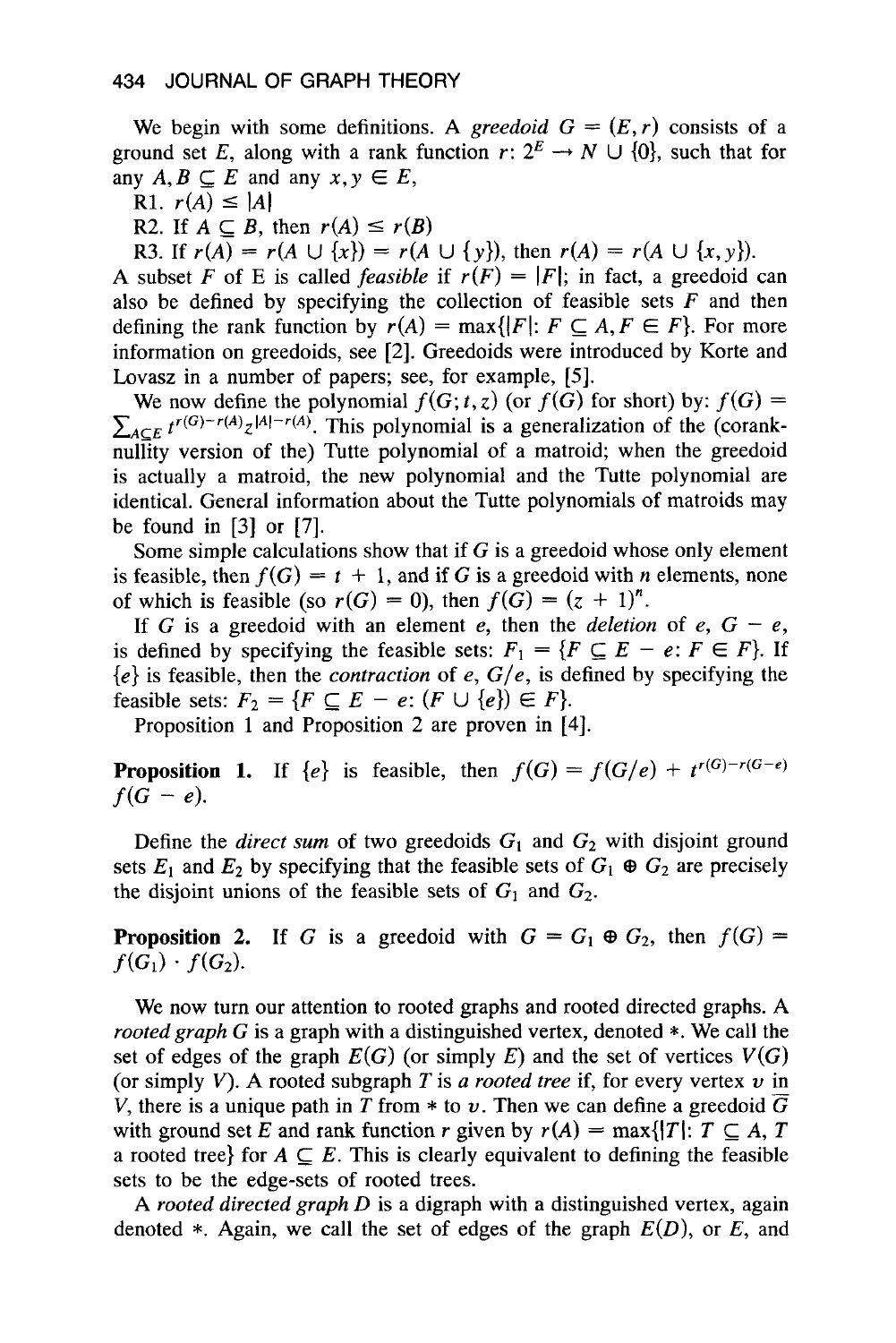the set of vertices  $V(D)$ , or V. A rooted subdigraph A is called a *rooted arborescence* if, for every vertex  $v$  in  $V$ , there is a unique directed path in A from  $*$  to *u*. Again, we define  $\overline{D}$  to be the greedoid with ground set *E* whose feasible sets are the edge-sets of rooted arborescences. In this paper, we will consider the greedoid polynomial on the associated greedoids of rooted graphs or rooted digraphs  $(f(\overline{G})$  or  $f(\overline{D}))$ . The greedoids associated with rooted graphs and rooted directed graphs are called branching greedoids and directed branching greedoids, respectively.

For both rooted graphs and rooted digraphs, we note that deletion of *e*  in the associated greedoid corresponds to removing the edge *e* from the graph or digraph, i.e.,  $\overline{(G - e)} = \overline{G} - e$ . If *e* is an edge in *G* emanating from  $*$  (so that  $\{e\}$  is feasible), contraction of *e* in the associated greedoid corresponds to erasing the edge *e* and identifying the two end points of *e,*  i.e.,  $\overline{\overline{(G/e)}} = \overline{G}/e$ .

## **2. THE ROLE OF GREEDOID LOOPS IN ROOTED GRAPHS AND DIGRAPHS**

Following the usual greedoid convention, we define a greedoid loop in a rooted graph or rooted digraph to be an edge that is in no feasible set of the associated greedoid. In a rooted graph, a greedoid loop can only be an edge from a vertex to itself (i.e., the usual graph-theoretic loop) or an edge in a part of the graph that is disconnected from \*. In a rooted digraph, however, the situation is somewhat more complicated. A directed edge *e* with initial vertex  $v$  and terminal vertex  $w$  is a greedoid loop if and only if  $w$  lies on every directed path from  $*$  to  $v$ . In Figure 1, for example,  $e$  is a greedoid loop in each of the rooted digraphs  $H_1$ ,  $H_2$ ,  $H_3$ , and  $H_4$ .

No two of the four are isomorphic as rooted digraphs, but they all have isomorphic greedoid structures—hence their polynomials are the same. One can compute  $f(H_i) = (z + 1)(t^2(z + 1) + (t + 1))$ . Clearly, given a rooted graph or digraph, we can append greedoid loops in different ways to create nonisomorphic rooted graphs or digraphs; the underlying greedoid structure will only be able to distinguish how many greedoid loops have been

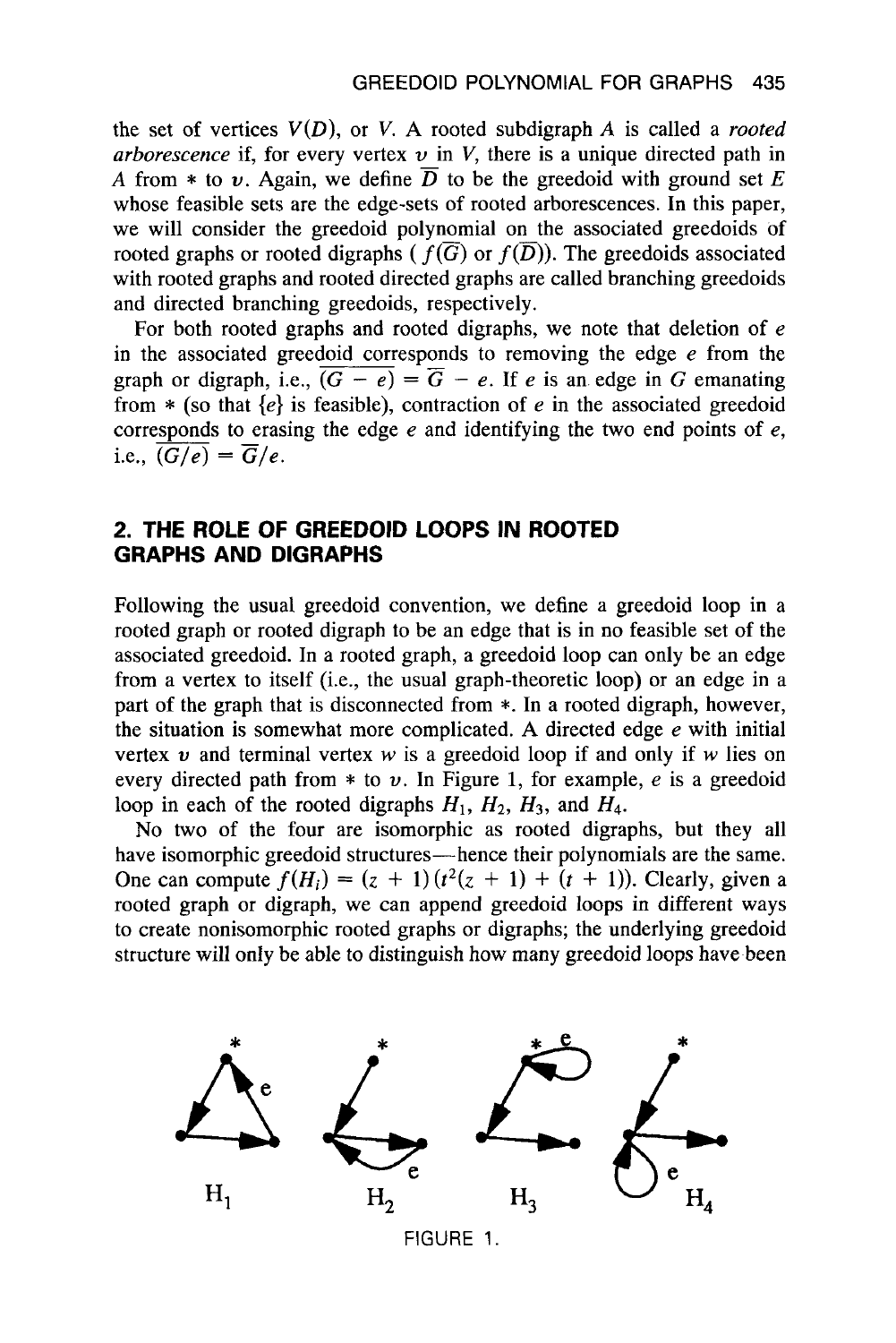added. The following theorem shows that if two rooted graphs or digraphs have the same greedoid structure, then the only way they could differ as graphs or digraphs is in the location of greedoid loops.

**Theorem 1.** A rooted graph (respectively, rooted digraph) with no greedoid loops and no isolated vertices can be uniquely reconstructed from the list of feasible sets of the associated greedoid. That is, if  $G_1$  and  $G_2$  are rooted graphs (digraphs) with no greedoid loops whose associated greedoids are isomorphic, then  $G_1$  and  $G_2$  are isomorphic as rooted graphs (digraphs).

*Proof.* An outline of the proof follows. An alternate proof can be constructed from the fact that the poset of flats of the greedoid is the branching greedoid of the vertex search greedoid.

The result for rooted graphs follows by induction, either deleting one of a parallel edge emanating from \* (which can be recognized by the fact that  ${e}$  and  ${f}$  are each feasible in the associated greedoid but  ${e, f}$  is not) or, if there are no such edges, by contracting an edge emanating from \* (an edge where *{e}* is feasible).

For a rooted digraph  $D$ , one can first show that there must be an edge  $e$ such that  $D - e$  has no greedoid loops. This follows from the fact that if an edge f becomes a greedoid loop when *e* is deleted, then any edge that becomes a greedoid loop when *f* is deleted also becomes a greedoid loop when e is deleted.

To reconstruct D, delete an edge  $e$  so that  $D - e$  has no greedoid loops. Use induction to reconstruct  $D - e$  from  $\overline{D - e}$ . The edge *e* can be replaced in  $D$  by finding its initial and terminal vertices; to determine the initial vertex, find a directed path containing *e;* to determine the terminal vertex, one can examine a basis  $\overline{B}$  containing *e* in  $\overline{D}$  (which corresponds to a spanning arborescence *B* in *D*) and then consider  $B - e$  in  $D - e$ . Since, in a spanning arborescence, every vertex must have indegree 1, by considering three cases (either  $B - e$  is a spanning arborescence for  $D - e$ , or it is connected but misses a vertex, or it is not connected in  $D - e$ ), one can determine the terminal vertex of e. Thus, *D* can be completely reconstructed.

This result can be compared with Whitney **'s** 2-isomorphism theorem, which states that two graphs (each having no isolated vertices) give the same matroid structure if and only if the graphs are 2-isomorphic. See **[6]**  for details.

#### **3. FACTORIZATION OF THE POLYNOMIAL**

We begin the discussion of the factorization of the polynomial with a result on general greedoids, and then **look** at the implications of this factorization for rooted graphs and rooted digraphs.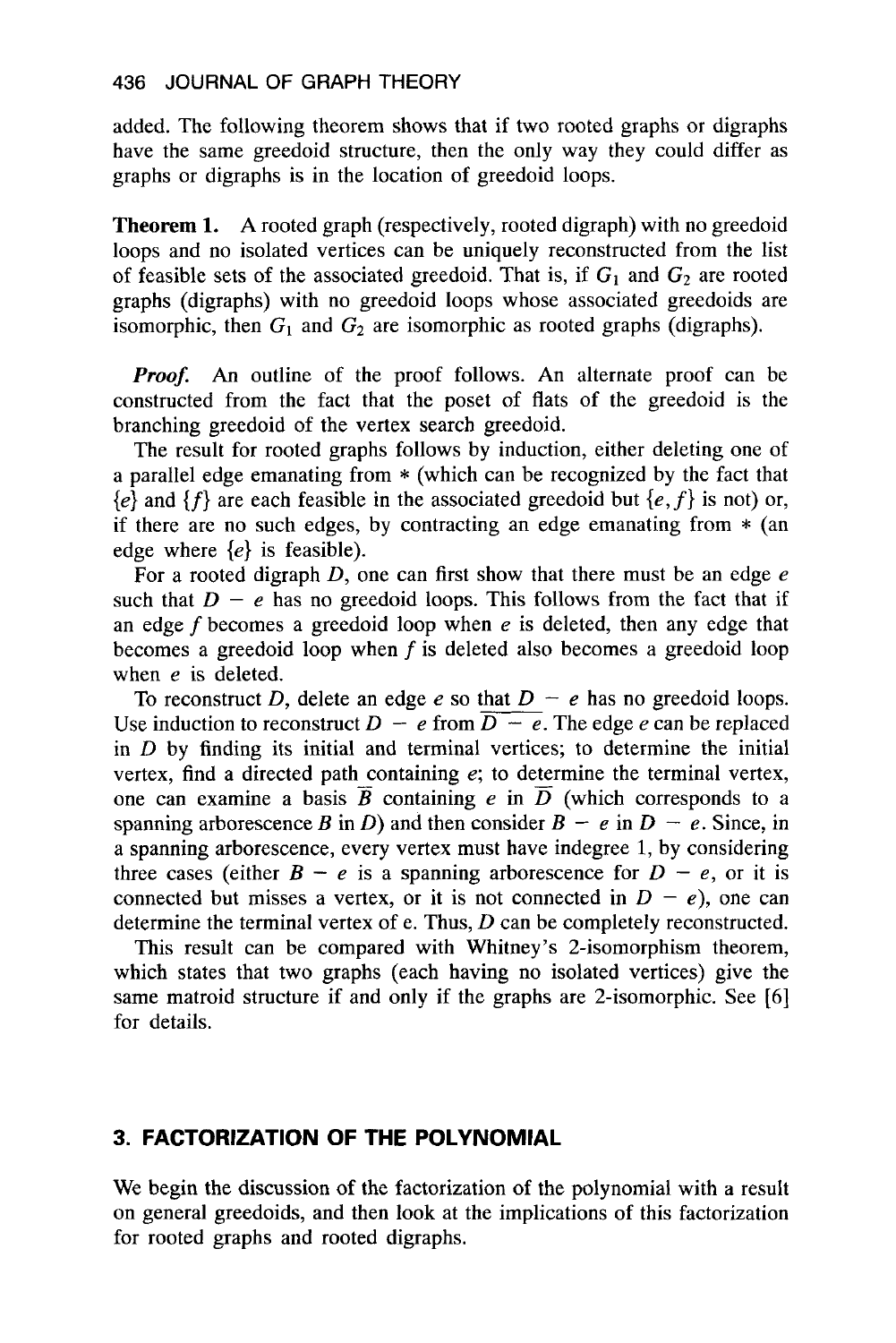**Proposition 3.** Let *G* be a greedoid. If  $f(G; t, z) = f_1(t, z)g(z)$ , then  $g(z) = (z + 1)^{2}$  for some  $a \ge 0$ .

*Proof.* Let *G* be a rank *r,* cardinality *n* greedoid with *k* feasible singletons. Note that  $k \leq n$  and  $r \leq n$ . If  $k = r = n$ , then  $f(G) = (t + 1)^n$ , so  $g(z) = 1$ . Next, if  $k < n$ , collect all terms in  $f(G; t, z)$  corresponding to subsets **A** of rank 0; this corresponds to all possible subsets of the set *S* of  $n - k$  nonfeasible singletons. For each such subset *A*, the term con-S of  $n - k$  nonteasible singletons. For each such subset A, the term contributed to  $f(G)$  is  $t^r z^{|A|}$ , so we have  $\sum_{A \subseteq S} t^r z^{|A|} = t^r (z + 1)^{n-k}$ . Thus, we have  $f(G; t, z) = t^{r}(z + 1)^{n-k} + t^{r-1}q(z) + \cdots$ . So, if  $t^{r}(z + 1)^{n-k}$  $t^{r-1}q(z) + \cdots = f_1(t, z)g(z), g(z)$  must divide  $(z + 1)^{n-k}$ , hence  $g(z) =$  $(z + 1)^{a}$ , as desired.

**Proposition 4.** If G is a greedoid with *k* loops, then  $(z + 1)^k$  divides  $f(G)$ .

*Proof.*  sition 2. This follows immediately from the definition of  $f(G)$  and Propo-

**Lemma 1.** Let *G* be a greedoid with  $e \in G$  feasible. The multiplicity of  $z + 1$  in  $f(G)$  will exactly equal the smaller multiplicity of  $z + 1$  in  $f(G/e)$  or  $f(G - e)$ .

*Proof.* Due to the recursion  $f(G) = f(G/e) + t^{r(G)-r(G-e)}f(G - e)$ , and the fact that  $f(100p) = z + 1$ , we see by induction that the polynomial  $f(G)$  can, in fact, be written as a polynomial with positive coefficients in  $t$ and  $(z + 1)$ . The lemma follows immediately.

The following theorem is exactly analogous to a result on the Tutte polynomial of a matroid.

**Theorem 2.** Let *G* be a rooted graph with  $f(\overline{G}) = (z + 1)^{a} f_1(t, z)$ , where  $z + 1$  does not divide  $f_1(t, z)$ . Then *a* is the number of greedoid loops in *G*.

*Proof.* The theorem is clearly true if G has one edge, so assume it is true for all graphs with  $n - 1$  or fewer edges and that *G* has  $n \ge 2$  edges. For each greedoid loop in G,  $f(\overline{G})$  has a factor of  $z + 1$ , so we may assume *G* has no greedoid loops and prove that  $f(\overline{G})$  has no factors of  $z + 1$ .

Let *e* be an edge in *G* that is incident with  $*$ . If the contraction  $G/e$  has a greedoid loop, then there is an edge fthat is parallel with *e,* so there will only be a factor of  $z + 1$  in  $G/e$  if *e* is one of a set of parallel edges. However, in this case,  $G - e$  has no greedoid loops, for the only way greedoid loops will appear in  $G - e$  is for there to be edges incident to e that cannot be reached from  $*$  by any other edges. Thus, either  $G/e$  or  $G - e$  has no greedoid loop, then there is an edge f that is parallel with e, so there will only<br>be a factor of  $z + 1$  in  $G/e$  if e is one of a set of parallel edges. However,<br>in this case,  $G - e$  has no greedoid loops, for the only way greedoid loops. So, by induction, either  $f(\overline{G/e})$  or  $f(\overline{G - e})$  has no factors of  $z + 1$ . Then, by Lemma 1, the proof is complete.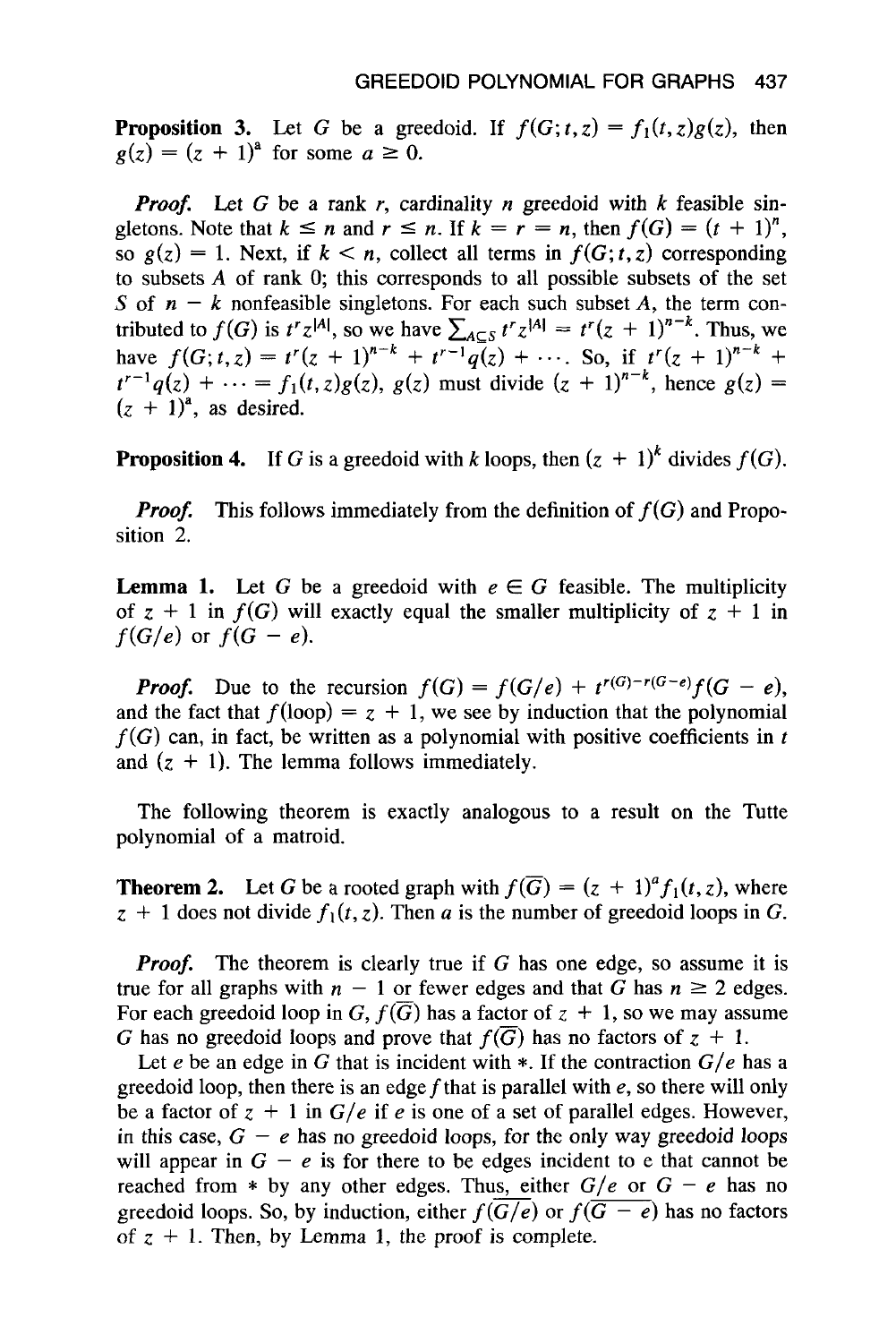Recall that for a greedoid *G*,  $f(G) = (z + 1)f(G - e)$ , if *e* is a loop. For a rooted directed graph, recall that a *directed cycle* is a sequence of edges  $e_1, e_2, \ldots, e_n$ , where the terminal vertex of  $e_i$  is equal to the initial vertex of  $e_{i+1}$ , the terminal vertex of  $e_n$  is equal to the initial vertex of  $e_1$ , and no vertex is visited twice along the way. We now show that the multiplicity of  $z + 1$  in a rooted digraph is connected with directed cycles as well as greedoid loops.

**Theorem 3.**  Let *D* be a rooted directed graph with no greedoid loops. Then *D* has a directed cycle if and only if  $z + 1$  divides  $f(\overline{D})$ .

*Proof.* First, we wish to show that if *D* has no greedoid loops but does have a directed cycle, then  $f(D)$  has a factor of  $z + 1$ . We again proceed by induction.

Any rooted digraph with three or fewer edges either has greedoid loops (and thus a factor of  $z + 1$ ) or has no directed cycles, so the base case of the induction is vacuously satisfied.

Assume *D* is a digraph with *n* edges,  $n \geq 4$ ; *D* has no greedoid loops but does have a directed cycle. Suppose *e* is a feasible edge with terminal vertex *u.* Clearly, a directed cycle in *D* cannot contain *e,* as there are no greedoid loops in *D.* Thus, any directed cycle in *D* will remain a directed cycle in the deletion  $D - e$ , possibly containing a greedoid loop. (See Figure 2: if *e* is deleted, then *f* becomes a greedoid loop.) Thus, by induction,  $z + 1$ divides  $f(D - e)$ .

Next, if *D* contains a directed cycle that does not pass through *u,* then it will remain a directed cycle in  $D/e$ . If the directed cycle does pass through *u* is deleted, then f becomes a greedoid loop.) Thus, by induction,  $z + 1$  divides  $f(D - e)$ .<br>
Next, if *D* contains a directed cycle that does not pass through *v*, then it will remain a directed cycle in  $D/e$ . If the dir 1,  $z + 1$  divides  $f(\overline{D})$ , as desired.

For the converse, we will show that if *D* is a rooted directed graph with no greedoid loops and no directed cycles, then either  $D - e$  or  $D/e$  has no greedoid loops and no directed cycles. Using induction and Lemma **1,**  we will then have that  $f(D)$  has no factors of  $z + 1$ . So, assume that *D* is such a rooted directed graph.



FIGURE 2.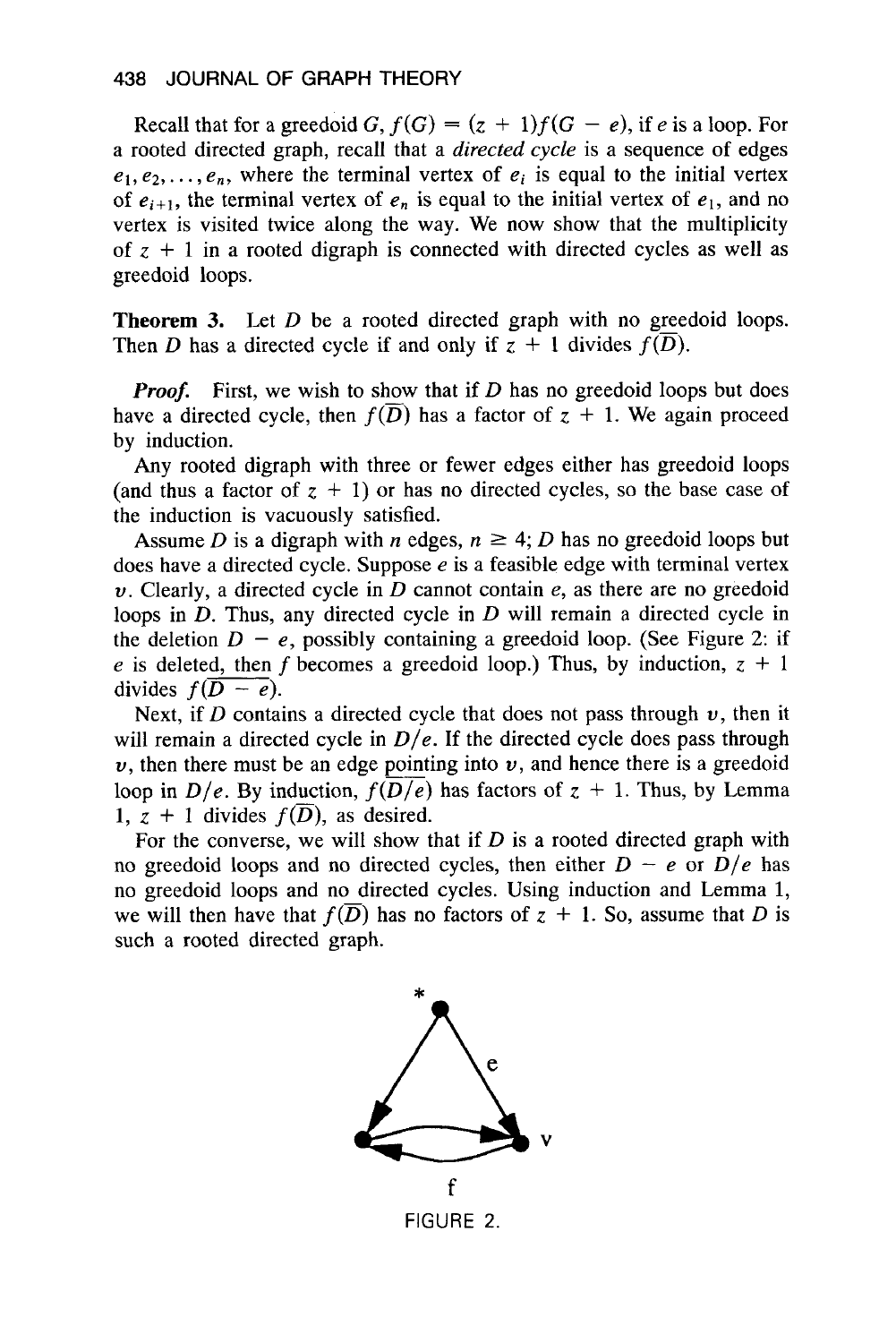If the number of edges in *D* is **1,** the result is clear, so assume that *D*  has *n* edges, where  $n \ge 2$ . Let *e* in *D* be an edge that is feasible in  $\overline{D}$ . (We know that such an edge must exist, for *D* has no greedoid loops.) Thus, the initial vertex of  $e$  is  $*$ ; let  $v$  be the terminal vertex of  $e$ .

Since *D* has no directed cycles, neither  $D/e$  nor  $D - e$  can have a nontrivial directed cycle (that is, one not containing a greedoid loop). Thus, we need only show that either  $D/e$  or  $D - e$  has no greedoid loops.

Clearly, if *e* is one of a set of parallel edges (emanating from \*) or if there is an edge  $f$  pointing into  $v$ , then contracting  $e$  will create a greedoid loop. We will show that those are the only conditions under which contracting *e*  will create a greedoid loop. Suppose *e* is not one of a set of parallel edges and  $e'$  is an edge in *D* that becomes a greedoid loop in  $D/e$ . Since *D* has no greedoid loops, there is a shortest directed path from \* to the initial vertex of  $e'$ . If  $e$  is in that path or if the path does not contain  $v$ ,  $e'$  could not be a greedoid loop in  $D/e$ , so the path does not contain  $e$  but passes through  $v$ . But we could then use  $e$  to give us a shorter path, contradicting minimality, unless  $e'$  has  $v$  as its terminal vertex. Hence, there is an edge pointing into *v*. Thus,  $D/e$  will have a greedoid loop only if (1) *e* is one of a set of parallel edges or  $(2)$  there is another edge pointing into  $v$ , the terminal vertex of *e.* We now show that under both of these conditions,  $D - e$  has no greedoid loops.

In the case of condition (1), any greedoid loop of  $D - e$  would be a greedoid loop in *D*, so  $D - e$  has no greedoid loops.

In the case of condition (2), suppose *f* is an edge whose terminal vertex is *u*. Let  $e' \neq e$  be an edge in *D*. We will show that if  $e'$  is a greedoid loop in  $D - e$ , then *D* has a directed cycle, contrary to assumption. Since *D* has no greedoid loops, there is a shortest directed path starting with \* containing *f,*  say  $e_1, e_2, \ldots, e_n, f$ . (Note that *e* cannot appear in that path.) There is also a shortest directed path starting with \* containing *e';* however, this path must contain *e*, or else  $e^{t}$  would not be a greedoid loop in  $D - e$ . Thus, this path can be written  $e, e'_1, \ldots, e'_m, e'$  (see Figure 3).

Now, consider the walk  $e_1, e_2, \ldots, e_n, f, e'_2, \ldots, e'_m, e'$ . This cannot be a feasible set (since  $e'$  is a greedoid loop in  $D - e$ ). This means that



FIGURE **3**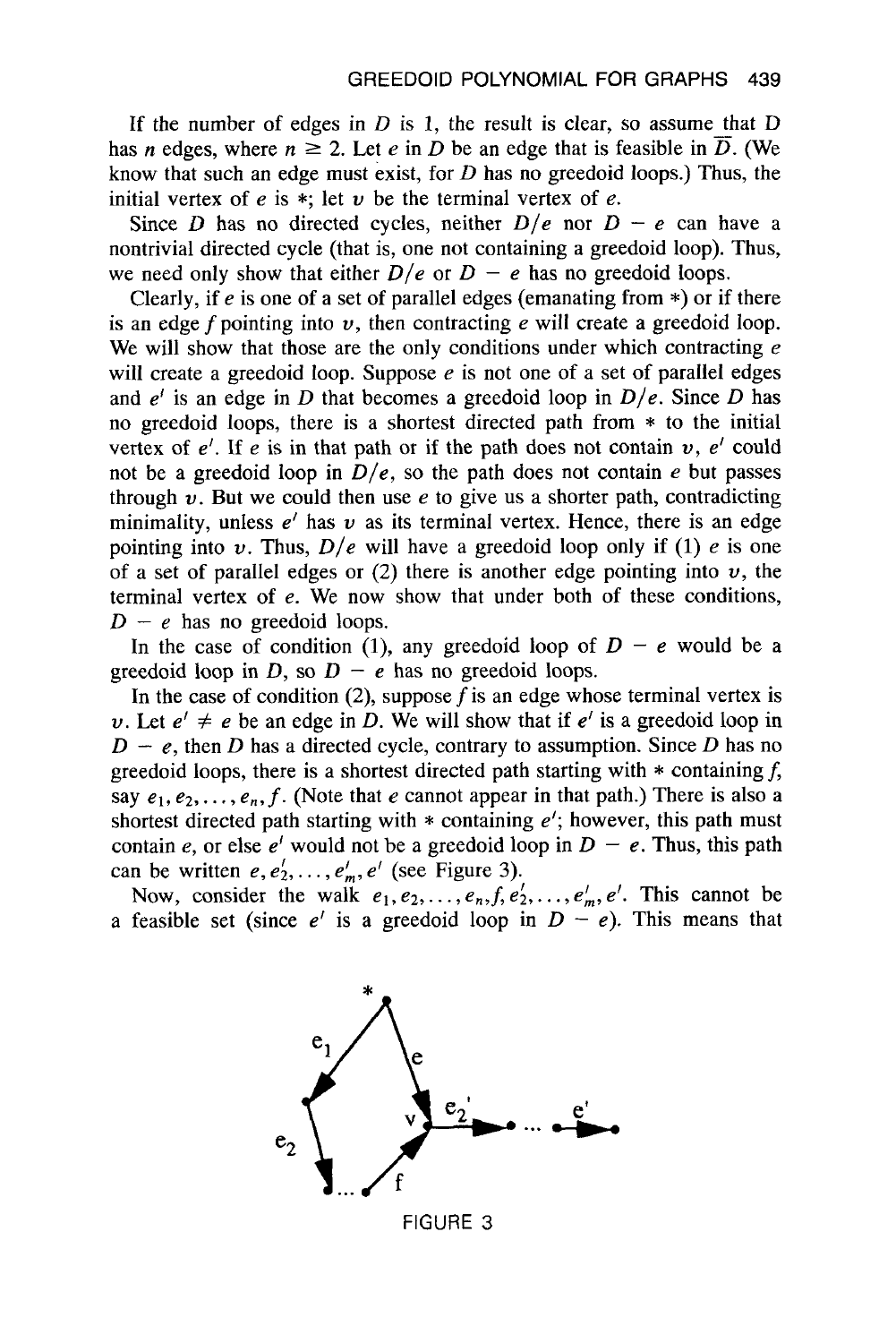there is an  $i \ge 2$  such that  $e_1, e_2, \ldots, e_n, f, e'_2, \ldots, e'_i$  is feasible, while  $e_1, e_2, \ldots, e_n, f, e'_2, \ldots, e'_{i+1}$  is not. Thus,  $e'_{i+1}$  must have as its terminal vertex the initial vertex of one of the  $e_i$ . However, this now means that  $e_j, \ldots, e_n, f, e'_2, \ldots, e'_{i+1}$  is a directed cycle in D, which we cannot have. So,  $e^{i}$  cannot be a greedoid loop. Thus,  $D - e$  has no greedoid loops.

Thus, in every case where  $D/e$  has a greedoid loop,  $D - e$  does not. By induction, either  $f(D/\overline{e})$  or  $f(D - e)$  has no factors of  $z + 1$ , so by Lemma 1,  $f(\overline{D})$  has no factors of  $z + 1$ , and the proof is complete.

Theorems **6.7** and **6.10** of **[l]** together imply a result very similar to Theorem **3.** In our notation, this result can be written as follows:  $f(\overline{D}; 0, -1) = 0$  if and only if D has no directed cycle. It is not hard to show directly that  $f(\overline{D}; 0, -1) = 0$  if and only if  $f(\overline{D}; t, -1) = 0$ , and thus derive Theorem **3.** We point out, however, that the proofs of Theorems **6.7** and **6.10**  in [1] make extensive use of combinatorial topology, and in particular depend on shellability properties of the dual complex of the branching greedoid. The proof we have given, on the other hand, is entirely graph theoretic.

## **4. COUNTEREXAMPLES**

Let  $D$  be a rooted directed graph, with no greedoid loops. If  $D$  has a directed cycle, then Theorem **3** shows that there will be at least one factor of  $z + 1$  in  $f(D)$ . It thus seems reasonable to expect that the multiplicity of  $z + 1$  is connected in some way with the number of directed cycles. The following collection of counterexamples shows, among other things, that a straightforward answer (the number of directed cycles or the maximum number of disjoint directed cycles) will not suffice. Also, by considering examples of nonisomorphic rooted digraphs with the same polynomial, we will show that certain other digraph invariants are not determined by the polynomial *f(D).* 

All three digraphs in Figure 4 have rank 3 and six edges.  $D_1$  has a directed cycle of length 2 and one of length **3,** which have one edge in common. *D2*  has two directed cycles of length **3,** which have two edges in common. *D3*  has a greedoid loop and no directed cycles. Now,

$$
f(D_1) = f(D_2) = f(D_3) = (z + 1)[(z + 1)^3t^3 + (z + 1)^2(t^2 + t + 1) + (z + 1)(t^2 + 2t + 2) + (t + 1)].
$$

We see that the one factor of  $z + 1$  cannot be counting the number of nondisjoint directed cycles, and that the polynomial cannot distinguish whether there is a directed cycle or a greedoid loop, nor can it determine the length of the longest or shortest directed cycle. In addition, in the first two cases, reversing the direction of one of the edges does not change the polynomial. We can also see that  $D_1$  and  $D_2$  disprove the conjecture in [4],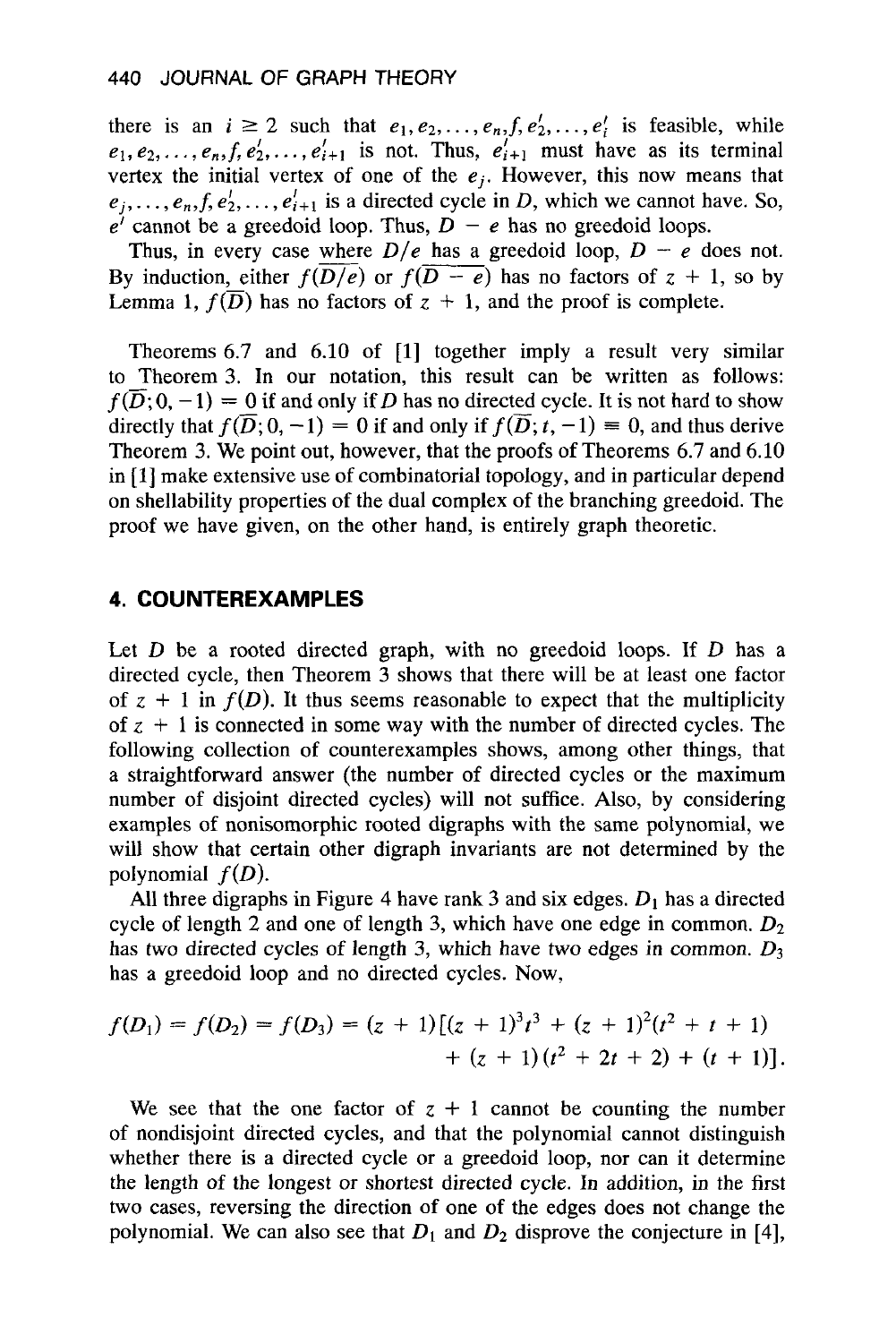

as every edge is in some feasible set and the digraphs are not isomorphic, yet they have the same polynomial.

The digraphs in Figure *5* both have rank **3** and seven edges. *04* has four cycles of length 3, all of which have one edge in common;  $D_5$  has one directed cycle of length 2 and a greedoid loop. Here,

$$
f(D_4) = f(D_5) = (z + 1)^2 [(z + 1)^3 t^3 + (z + 1)^2 (t^2 + t + 1)
$$
  
+ (z + 1) (t<sup>2</sup> + t + 2) + 2(t + 1)].

There are several differences between these two, for example: for the first, the maximum number of disjoint directed cycles is one, yet  $z + 1$  has multiplicity two, whereas the second has a greedoid loop, and there is only one directed cycle.

Figure *6* provides a nice contrast to Figure *5.* In *Dg,* there are four directed cycles of length 2, two of which have one edge in common. There are also two directed cycles of length 4, which have three edges in common. When counting numbers of disjoint directed cycles, one can either count three (all 2-cycles), or one (a 4-cycle). In this case,

$$
f(D_6) = (z + 1)^4[(z + 1)^4t^4 + (z + 1)^3t^3 + (z + 1)^2(t^3 + 2t^2 + 1) + (z + 1)(2t^2 + 2t + 4) + 4(t + 1)].
$$



FIGURE 5